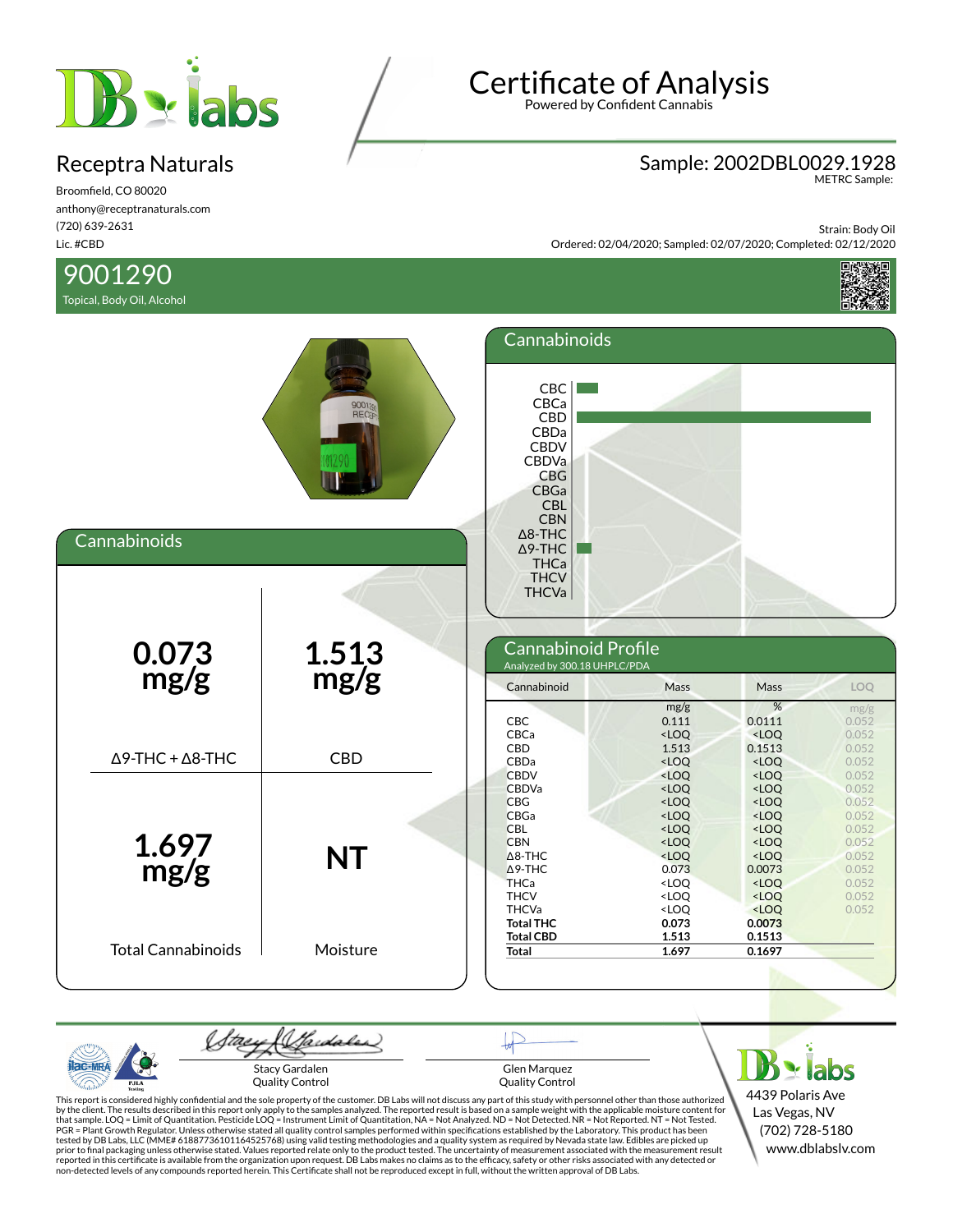

Broomfield, CO 80020 anthony@receptranaturals.com (720) 639-2631 Lic. #CBD

#### 9001290

Topical, Body Oil, Alcohol

Ternenes

## Certificate of Analysis

Powered by Confident Cannabis

### Sample: 2002DBL0029.1928 METRC Sample:

Strain: Body Oil Ordered: 02/04/2020; Sampled: 02/07/2020; Completed: 02/12/2020



| Compound            | <b>LOO</b> | Mass                                                                                     | <b>Mass</b>                                                  | <b>Relative Concentration</b> |                       |
|---------------------|------------|------------------------------------------------------------------------------------------|--------------------------------------------------------------|-------------------------------|-----------------------|
|                     | mg/g       | mg/g                                                                                     | %                                                            |                               |                       |
| Eucalyptol          | 0.109      | 0.251                                                                                    | 0.0251                                                       |                               |                       |
| δ-Limonene          | 0.109      | 0.153                                                                                    | 0.0153                                                       |                               |                       |
| $\alpha$ -Bisabolol | 0.109      | <loq< td=""><td><loq< td=""><td></td><td><math>0.404</math> mg/g</td></loq<></td></loq<> | <loq< td=""><td></td><td><math>0.404</math> mg/g</td></loq<> |                               | $0.404$ mg/g          |
| $\alpha$ -Humulene  | 0.109      | <loq< td=""><td><loq< td=""><td></td><td><b>Total Terpenes</b></td></loq<></td></loq<>   | <loq< td=""><td></td><td><b>Total Terpenes</b></td></loq<>   |                               | <b>Total Terpenes</b> |
| $\alpha$ -Pinene    | 0.109      | <loq< td=""><td><loq< td=""><td></td><td></td></loq<></td></loq<>                        | <loq< td=""><td></td><td></td></loq<>                        |                               |                       |
| $\alpha$ -Terpinene | 0.109      | <loq< td=""><td><loq< td=""><td></td><td></td></loq<></td></loq<>                        | <loq< td=""><td></td><td></td></loq<>                        |                               |                       |
| β-Caryophyllene     | 0.109      | <loq< td=""><td><loq< td=""><td></td><td></td></loq<></td></loq<>                        | <loq< td=""><td></td><td></td></loq<>                        |                               |                       |
| β-Myrcene           | 0.109      | <loq< td=""><td><loq< td=""><td></td><td></td></loq<></td></loq<>                        | <loq< td=""><td></td><td></td></loq<>                        |                               |                       |
| <b>B-Pinene</b>     | 0.109      | <loq< td=""><td><loq< td=""><td></td><td></td></loq<></td></loq<>                        | <loq< td=""><td></td><td></td></loq<>                        |                               |                       |
| Camphene            | 0.109      | <loq< td=""><td><loq< td=""><td></td><td><b>Eucalyptus</b></td></loq<></td></loq<>       | <loq< td=""><td></td><td><b>Eucalyptus</b></td></loq<>       |                               | <b>Eucalyptus</b>     |
| Caryophyllene Oxide | 0.109      | <loq< td=""><td><loq< td=""><td></td><td></td></loq<></td></loq<>                        | <loq< td=""><td></td><td></td></loq<>                        |                               |                       |
| cis-Nerolidol       | 0.071      | <loq< td=""><td><math>&lt;</math>LOQ</td><td></td><td></td></loq<>                       | $<$ LOQ                                                      |                               |                       |
| cis-Ocimene         | 0.071      | <loq< td=""><td><math>&lt;</math>LOQ</td><td></td><td></td></loq<>                       | $<$ LOQ                                                      |                               |                       |
| $\delta$ -3-Carene  | 0.109      | <loq< td=""><td><loq< td=""><td></td><td></td></loq<></td></loq<>                        | <loq< td=""><td></td><td></td></loq<>                        |                               |                       |
| y-Terpinene         | 0.109      | <loq< td=""><td><loq< td=""><td></td><td></td></loq<></td></loq<>                        | <loq< td=""><td></td><td></td></loq<>                        |                               |                       |
| Guaiol              | 0.109      | <loq< td=""><td><loq< td=""><td></td><td>着。</td></loq<></td></loq<>                      | <loq< td=""><td></td><td>着。</td></loq<>                      |                               | 着。                    |
| Isopulegol          | 0.109      | <loq< td=""><td><loq< td=""><td></td><td></td></loq<></td></loq<>                        | <loq< td=""><td></td><td></td></loq<>                        |                               |                       |
| Linalool            | 0.109      | <loq< td=""><td><loq< td=""><td></td><td>Orange</td></loq<></td></loq<>                  | <loq< td=""><td></td><td>Orange</td></loq<>                  |                               | Orange                |
| p-Cymene            | 0.109      | <loq< td=""><td><loq< td=""><td></td><td></td></loq<></td></loq<>                        | <loq< td=""><td></td><td></td></loq<>                        |                               |                       |
| Terpinolene         | 0.109      | <loq< td=""><td><loq< td=""><td></td><td></td></loq<></td></loq<>                        | <loq< td=""><td></td><td></td></loq<>                        |                               |                       |
| trans-Nerolidol     | 0.038      | <loq< td=""><td><loq< td=""><td></td><td></td></loq<></td></loq<>                        | <loq< td=""><td></td><td></td></loq<>                        |                               |                       |
| trans-Ocimene       | 0.038      | <loq< td=""><td><loq< td=""><td></td><td></td></loq<></td></loq<>                        | <loq< td=""><td></td><td></td></loq<>                        |                               |                       |
|                     |            |                                                                                          |                                                              |                               |                       |
|                     |            |                                                                                          |                                                              |                               |                       |
|                     |            |                                                                                          |                                                              |                               |                       |

ac-MR PJLA

(Sadales) ftaey Stacy Gardalen Quality Control

Glen Marquez Quality Control  $B \cdot$ iabs 4439 Polaris Ave Las Vegas, NV (702) 728-5180 www.dblabslv.com

This report is considered highly confidential and the sole property of the customer. DB Labs will not discuss any part of this study with personnel other than those authorized<br>by the client. The results described in this r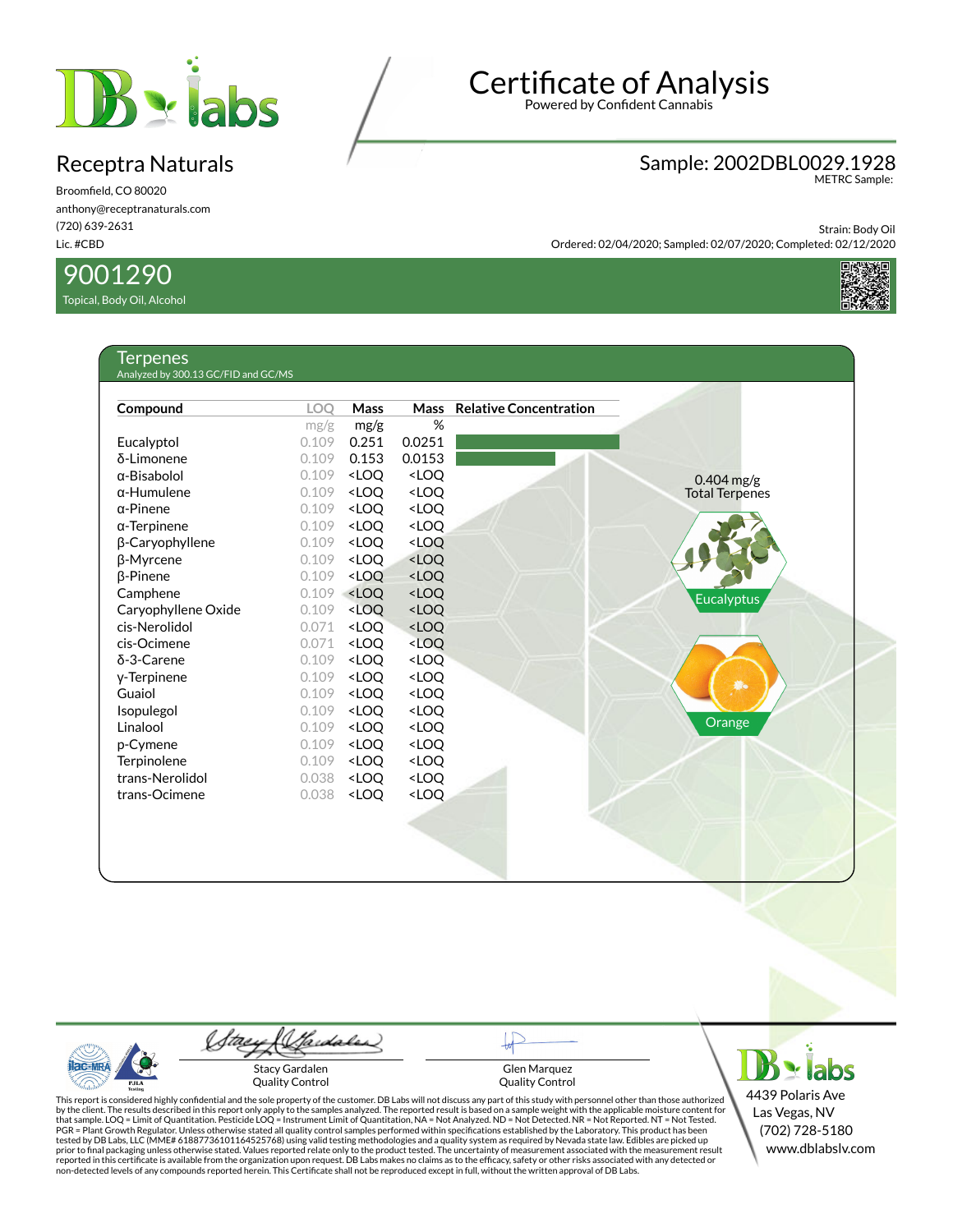

Broomfield, CO 80020 anthony@receptranaturals.com (720) 639-2631 Lic. #CBD

9001290

Topical, Body Oil, Alcohol

# Certificate of Analysis

Powered by Confident Cannabis

### Sample: 2002DBL0029.1928 METRC Sample:

Strain: Body Oil Ordered: 02/04/2020; Sampled: 02/07/2020; Completed: 02/12/2020





Wardales 'tae  $B$  - labs **AC-MR** Stacy Gardalen Glen Marquez PJLA Quality Control Quality Control 4439 Polaris Ave This report is considered highly confidential and the sole property of the customer. DB Labs will not discuss any part of this study with personnel other than those authorized<br>by the client. The results described in this r Las Vegas, NV (702) 728-5180 tested by DB Labs, LLC (MME# 61887736101164525768) using valid testing methodologies and a quality system as required by Nevada state law. Edibles are picked up<br>prior to final packaging unless otherwise stated. Values repo www.dblabslv.com